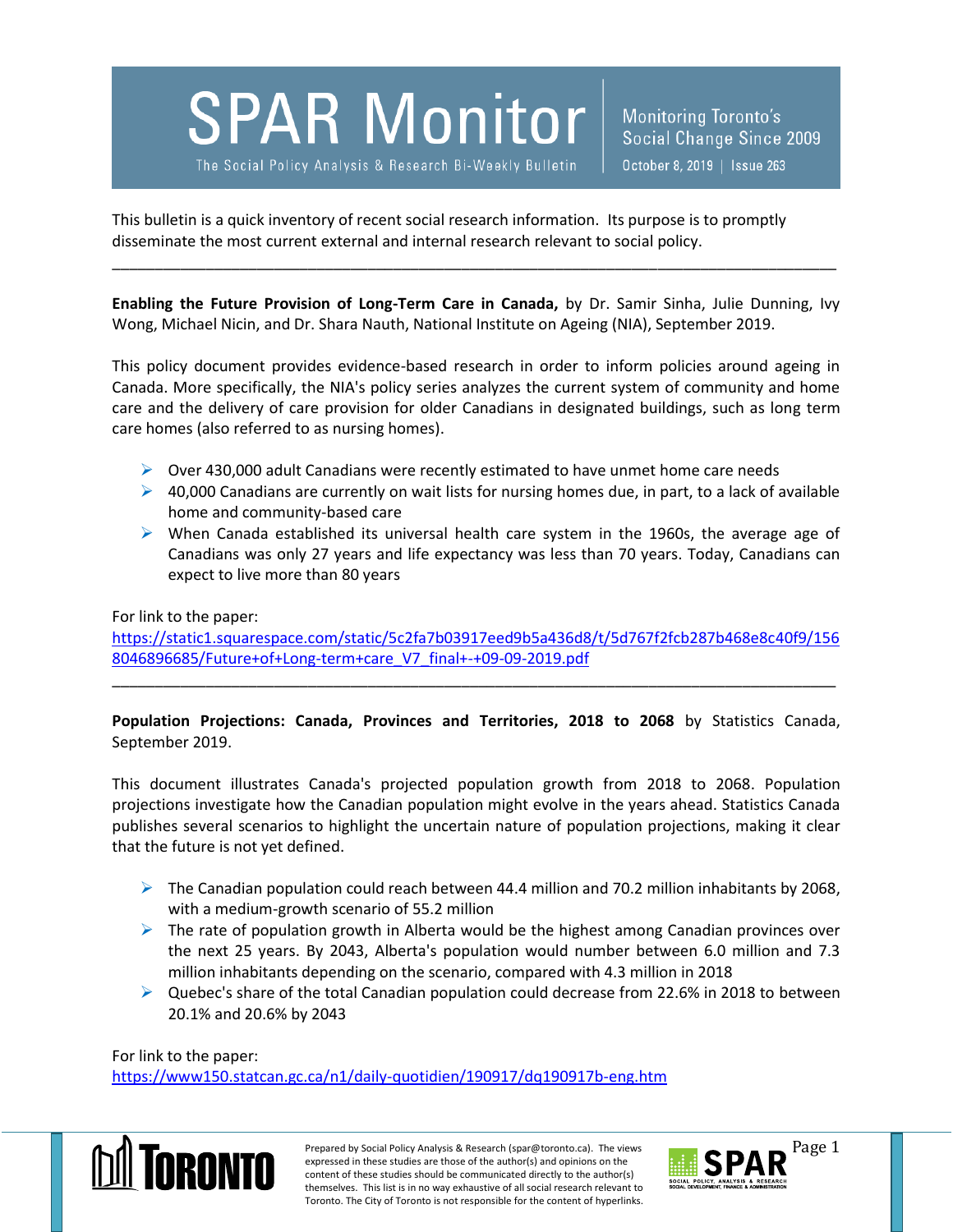**Community Report: East Scarborough, Supports for Success (SFS),** by Dr. Alpha Abebe, Ewa Cerda, et.al, Wellesley Institute, June 2019.

\_\_\_\_\_\_\_\_\_\_\_\_\_\_\_\_\_\_\_\_\_\_\_\_\_\_\_\_\_\_\_\_\_\_\_\_\_\_\_\_\_\_\_\_\_\_\_\_\_\_\_\_\_\_\_\_\_\_\_\_\_\_\_\_\_\_\_\_\_\_\_\_\_\_\_\_\_\_\_\_\_\_\_\_\_

Supports for Success is an evidence-informed model for improving economic, social and educational outcomes for marginalized children and youth in the Kingston Galloway/Orton Park (KGO) community.

- $\triangleright$  In 2006, the City of Toronto and United Way Toronto identified the KGO area as a priority neighbourhood due to its high level of poverty, a lack of social services, and few local economic opportunities
- According to the 2016 Census, 69.7% (21,940 people) of the population in KGO identified as a visible minority, with the South Asian and Black population being the two largest visible minority groups
- In KGO (children and youth aged 0-29) 6.7 % report having an emotional, psychological or mental health condition (e.g. anxiety or depression)

## For link to the paper:

[https://www.wellesleyinstitute.com/wp-content/uploads/2019/06/SFS-East-Scarborough\\_Full-](https://www.wellesleyinstitute.com/wp-content/uploads/2019/06/SFS-East-Scarborough_Full-Report_FINAL.pdf)[Report\\_FINAL.pdf](https://www.wellesleyinstitute.com/wp-content/uploads/2019/06/SFS-East-Scarborough_Full-Report_FINAL.pdf)

**The Roadmap for the Prevention of Youth Homelessness,** by Stephen Gaetz, Kaitlin Schwan, et al., Canadian Observatory on Homelessness Press, 2018.

\_\_\_\_\_\_\_\_\_\_\_\_\_\_\_\_\_\_\_\_\_\_\_\_\_\_\_\_\_\_\_\_\_\_\_\_\_\_\_\_\_\_\_\_\_\_\_\_\_\_\_\_\_\_\_\_\_\_\_\_\_\_\_\_\_\_\_\_\_\_\_\_\_\_\_\_\_\_\_\_\_\_\_\_\_

The Roadmap aims to function as a useful guide to the critical role that prevention should play in a comprehensive systems response to youth homelessness, detailing evidence-based and informed program areas that will help communities and governments to implement plans to prevent and end youth homelessness.

- $\triangleright$  Between July 2017 and January 2018, A Way Home Canada and the Canadian Observatory on Homelessness consulted with youth across Canada to ask what it would have taken to prevent their homelessness, as well as what programs, policies, services, and supports are needed to prevent youth homelessness in Canada
- $\triangleright$  Gender Males make up 58% of the youth homeless population compared to 36% who identify as female, with an additional 6% identifying as transgender or gender non-binary
- $\triangleright$  Less than 0.5% of Canadians are involved with child protection as children or youth. Amongst youth experiencing homelessness, the figure is 58%, with 47% reporting being apprehended and having a history of placements in foster care or group homes

## For link to the paper:

[https://www.homelesshub.ca/sites/default/files/attachments/YPRfullreport\\_0.pdf](https://www.homelesshub.ca/sites/default/files/attachments/YPRfullreport_0.pdf)

**Help Wanted: Modernizing Employment and Skills Training Services in Ontario,** Toronto Region Board of Trade, Metcalf Foundation et al., 2019.

\_\_\_\_\_\_\_\_\_\_\_\_\_\_\_\_\_\_\_\_\_\_\_\_\_\_\_\_\_\_\_\_\_\_\_\_\_\_\_\_\_\_\_\_\_\_\_\_\_\_\_\_\_\_\_\_\_\_\_\_\_\_\_\_\_\_\_\_\_\_\_\_\_\_\_\_\_\_\_\_\_\_\_\_\_